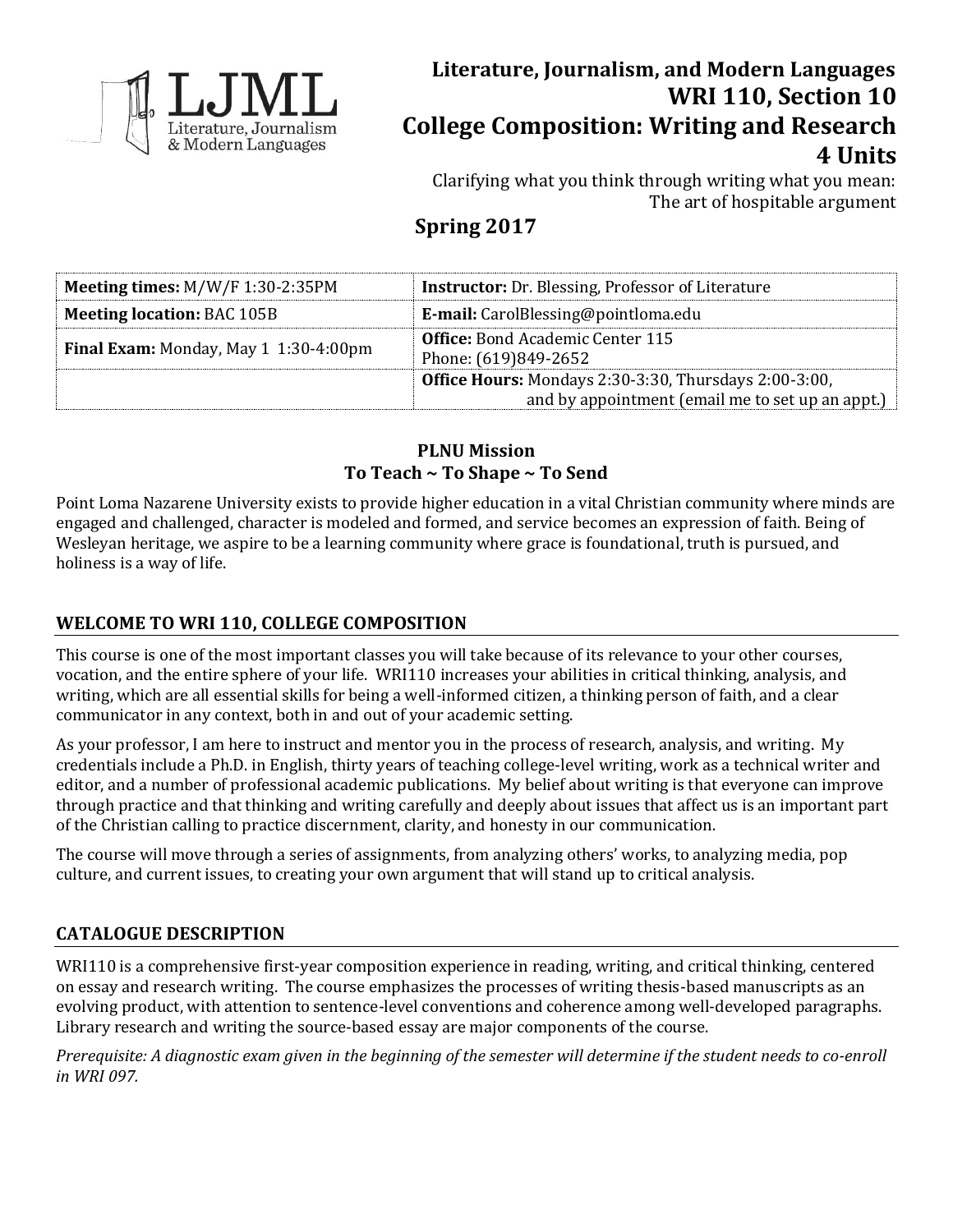## **COURSE LEARNING OUTCOMES**

*Students who complete a College Composition course will:*

- 1. Apply (application) the conventions of the English language in various genres of academic writing.
- 2. Demonstrate (application) knowledge of the stages of the writing process in academic writing: planning, drafting, organizing, composing, revising, and editing.
- 3. Evaluate (analysis) and utilize rhetorical modes of organization to create written compositions.
- 4. Evaluate (analysis) online sources of information for valid authority and expertise.
- 5. Apply (application) documentation formats to cite research in written compositions.
- 6. Analyze (analysis) texts to determine point-of-view, differing perspectives, tone, purpose, audience, and theme.

#### **REQUIRED TEXTS AND MATERIALS**

Greene, Stuart and April Linsky. *From Inquiry to Academic Writing: A Text and Reader*. 3<sup>rd</sup> Ed. Bedford St. Martin's, 2015. [Referred to as *Inquiry* in syllabus] **You MUST HAVE THIS Edition.**

Lunsford, Andrea. *The St. Martin's Handbook*. 8th Ed. Boston: Bedford St. Martin's, 2015. [Referred to as *Handbook* in syllabus]

A 9"x12" envelope

#### **WRITERS' STUDIO**

Your SAT, ACT, and first diagnostic essay score will reveal your strengths and weaknesses as a writer, thinker, and communicator on the college entry level. Your exam scores and your professor's discretion will determine whether or not you will benefit the most by enrolling in WRI 097 which is the Writing Skills Tutorial held in the Writers' Studio. If your scores reveal that you need to enroll in WRI 097, you will fulfill the requirements by working on your writing skills with trained tutors in the Writers' Studio once-a-week for 10 weeks beginning the third week of the semester. You will be required to attend an introductory session to the Studio the second week of classes. During that session you will sign-up for a time to work with a tutor throughout the semester. The writing assignments you work on in the Writers' Studio will be writing assignments assigned in this writing course. Students who work in the Studio benefit greatly from the time spent working alongside a pedagogically-trained fellow writer.

The fee for the tutorial, WRI 097, is \$150.00. Should you discover you have the privilege of attending the Studio, know that the \$150.00 lab fee replaces a 3 unit, not-for-college credit, course your scores would have previously required you to take at a cost of \$2,700. Failure to complete WRI 097 will result in a failing grade in WRI 110.

#### **INCOMPLETES AND LATE ASSIGNMENTS**

Quizzes, homework, in-class writings, and the final exam may not be made up—no late work is accepted, except for emergency situations. If you have an excused absence, turn in your paper early or electronically. You must take the final exam at the scheduled time and day listed in the course schedule and syllabus.

All assignments are to be submitted/turned in by the beginning of the class session when they are due; assignments posted in Canvas are due the night before class. Incompletes will only be assigned in extremely unusual circumstances.

It is important to communicate with me regarding reasons for absences and any need for clarification of assignments. I don't give make-up quizzes. If you are on a sports or debate team that requires excused absences, talk to me the first week of class.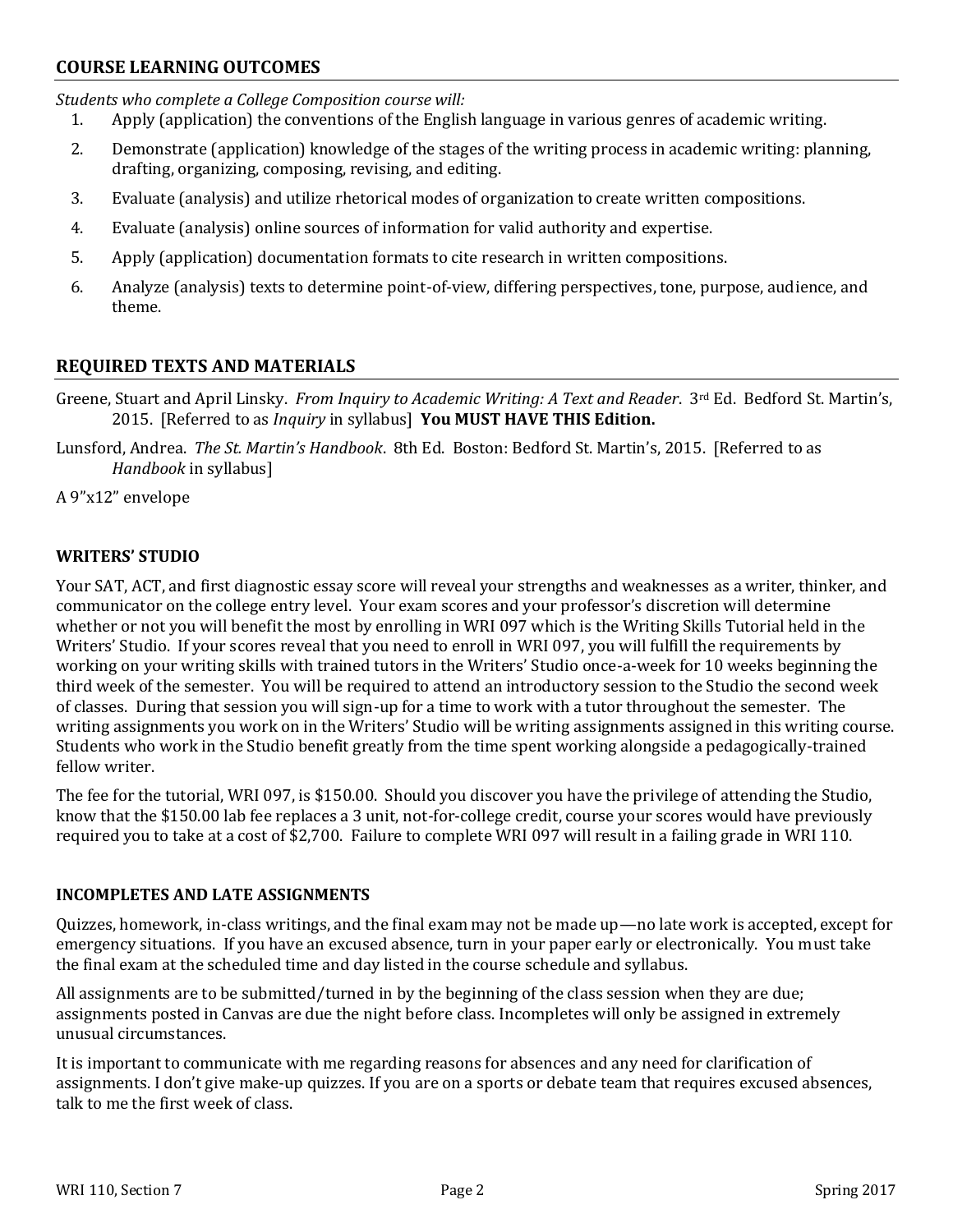#### **FINAL EXAMINATION POLICY**

Successful completion of this class requires taking the final examination **on its scheduled day**. No requests for early examinations or alternative days will be approved.

#### **PLNU COPYRIGHT POLICY**

Point Loma Nazarene University, as a non-profit educational institution, is entitled by law to use materials protected by the US Copyright Act for classroom education. Any use of those materials outside the class may violate the law.

#### **PLNU ACADEMIC HONESTY POLICY**

Students should demonstrate academic honesty by doing original work and by giving appropriate credit to the ideas of others. Academic dishonesty is the act of presenting information, ideas, and/or concepts as one's own when in reality they are the results of another person's creativity and effort. A faculty member who believes a situation involving academic dishonesty has been detected may assign a failing grade for that assignment or examination, or, depending on the seriousness of the offense, for the course. Faculty should follow and students may appeal using the procedure in the university Catalog. See [Academic Policies](http://catalog.pointloma.edu/content.php?catoid=18&navoid=1278) for definitions of kinds of academic dishonesty and for further policy information.

Plagiarism in any form is a violation of Christian and academic values, will not be tolerated, and will at a minimum result in a failure of the assignment; it may result in failure of the course. The following is the LJML Department Policy on Plagiarism:

*The Department of Literature, Journalism, and Modern Languages deems intellectual and academic integrity to be critical to academic success and personal development; therefore, any unethical practice will be detrimental to the student's academic record and moral character. Students who present the work of others, which includes but is not limited to borrowing another student's work, buying a paper, or using the thoughts or ideas of others as if their own (using information in a paper without citation), commit plagiarism. Students will be held accountable for plagiarized material whether the material was plagiarized intentionally or unintentionally. Plagiarized work will result in a failing grade for the assignment and possibly for the course. In either event, a written report will be filed with the department chair and area dean. The dean will review the report and submit it to the provost and the vice president for student development. It will then be placed in the student's academic file.*

#### **PLNU ACADEMIC ACCOMMODATIONS POLICY**

If you have a diagnosed disability, please contact PLNU's Disability Resource Center (DRC) within the first two weeks of class to demonstrate need and to register for accommodation by phone at 619-849-2486 or by e-mail at [DRC@pointloma.edu.](mailto:DRC@pointloma.edu) See [Disability Resource Center](http://www.pointloma.edu/experience/offices/administrative-offices/academic-advising-office/disability-resource-center) for additional information.

#### **PLNU ATTENDANCE AND PARTICIPATION POLICY**

Regular and punctual attendance at all classes is considered essential to optimum academic achievement. If the student is absent from more than 10 percent of class meetings, the faculty member can file a written report which may result in de-enrollment. If the absences exceed 20 percent, the student may be de-enrolled without notice until the university drop date or, after that date, receive the appropriate grade for their work and participation. See [Academic Policies](http://catalog.pointloma.edu/content.php?catoid=18&navoid=1278) in the Undergraduate Academic Catalog.

**Public Discourse:** Much of the work we will do in this class is cooperative, by nature of the class discussions and general feedback given to written work and/projects; thus you should think of all your writing and speaking for and in class as public, not private, discourse. By continuing in this class, you acknowledge that your work will be viewed by others in the class. Thinking of our class work as public and shared also gives us the chance to treat one another with gentleness and compassion.

**Maintaining Your Own Class Schedule through Online Registration:** You will be responsible for maintaining your own class schedule. Should you need to drop this or any course, please remember to drop the course before the drop deadline. If you need to drop a class, be sure to fill out and submit the official forms; simply ceasing to attend may result in a grade of F on your transcript.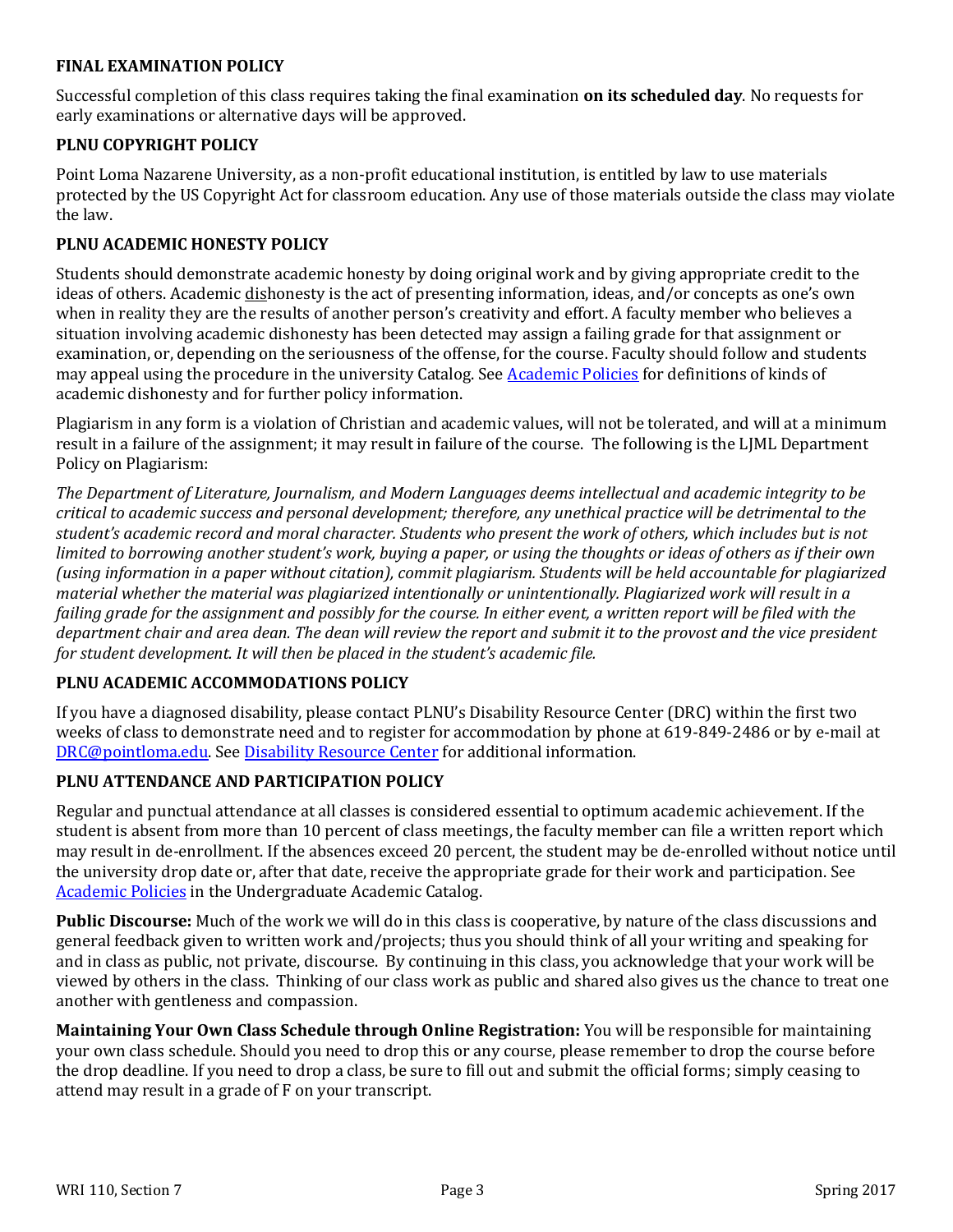**Inclusive Language:** Because the Literature, Journalism, and Modern Language department recognizes the power of language, in its essence and in the ways it may be used either for good or for ill, we ask that all public language used in this course, including written and spoken discourse, be inclusive. This standard is also outlined by all major academic style guides, including MLA, APA, and Chicago, and is the norm in university-level work.

**Diversity Statement:** Point Loma Nazarene University is committed to diversity in the classroom, in its publications and in its various organizations and components. Faculty and staff recognize that the diverse backgrounds and perspectives of their colleagues and students are best served through respect toward gender, disability, age, socioeconomic status, ethnicity, race, culture and other personal characteristics. In addition, the department of Literature, Journalism, and Modern Languages is committed to taking a leadership position that calls for promoting a commitment to diversity in and out of the classroom and in the practices of writing, journalism and the study of literature.

## **COURSE GROUND RULES**

- 1. Attendance is mandatory and crucial to the course and your grade. Missing more than four classes will result in your final grade being lowered by five points per day missed. Missing more than six classes (one and one half weeks of class) will result in de-enrollment, per school policy. Tardiness or leaving early counts as half a day missed.
- 2. Being disruptive or passively rude in class (i.e., conducting your own discussions, doing other work, sleeping, leaving early, etc.) is inexcusable and will certainly affect your grade and warrant expulsion from the class.
- **3. Electronics: No cell phone use in class—either for texting or calls. Unwarranted use of a cell phone equals a point deductions for each use. Turn off your phone and put it away during class time. If you must use a computer for note-taking, do not open email, social media, games, etc. during class.**
- **4. Always bring your text of the day with you to class—we will use them for coverage, in-class exercises, and group work.** Because reading and writing are interrelated, you will be doing a great deal of both. Do not assume that because this is a writing course, you need only turn in essays to do well in the class. Your reading of the assigned materials will help you write more successfully and will be frequently assessed by class discussions and unannounced quizzes.
- 5. You must turn in all essays and take the final exam in order to pass the course, although doing so does not guarantee a passing grade.
- 6. Essays are due in hard copy format, with the required accompanying materials, at the beginning of class on the day assigned. Late essays will be failed, unless you have a valid excuse. The only valid excuses are serious illness (a physician's excuse is required) or dire emergency (provide documentation). If you are going to be out of town when an essay is due, turn it in early.
- 7. You will bring in a typed draft of each paper which you will read aloud and have critiqued by students in small groups. You will revise your draft and turn in for a final letter grade.
- 8. You will write Canvas responses as indicated on the syllabus. Your responses should be 250 to 300 words each.
- 9. I will not correct grammar and typos on your drafts. That is your responsibility. However, you may bring your draft to me for comment. The final versions of your essays are expected to be painstakingly proofread and as error-free as possible.
- 10. You are urged to use the Writing Center for help on your papers. The tutors there, however, will not correct all errors but will help you work on improving grammar, thesis strength, organization, and rhetorical strengths.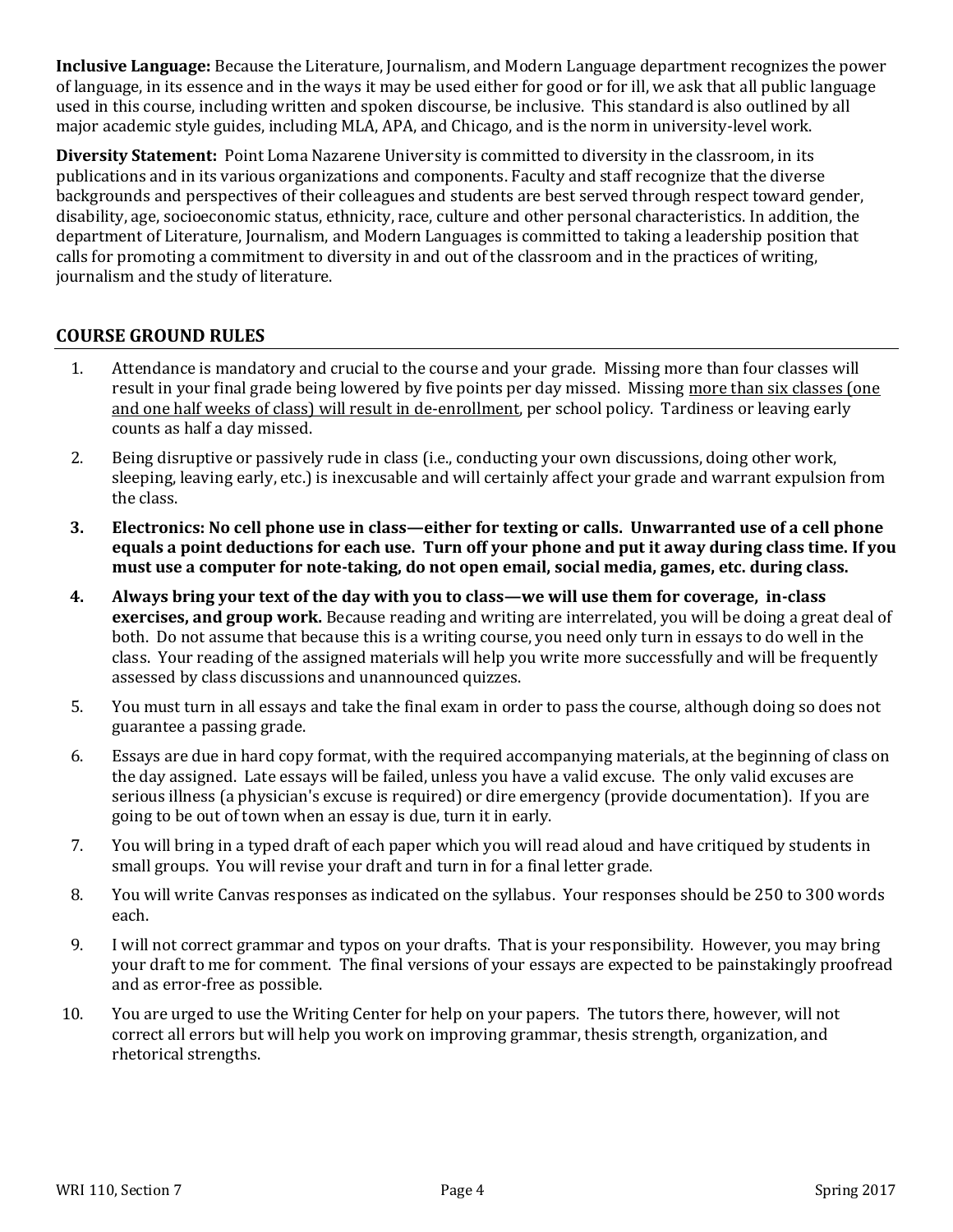## **ASSESSMENT AND GRADING**

*The following questions will be considered when papers are evaluated and graded. All questions may not be relevant to each assignment.*

- Does the paper respond to the various parts of the prompt?
- Does the paper make an argument?
- Is the claim clear and plausible? Is it stated and contextualized effectively?
- Is there sufficient and relevant evidence to ground the claim?
- Does the paper effectively select and use material from the course readings to support and validate the analysis? Does it summarize, paraphrase, and quote effectively?
- Does the paper use all relevant details from the readings both to support the claim and to provide a context for the case being made? Does it ignore material that should be taken into account?
- Does the paper demonstrate an awareness of how the argument being proposed fits into the larger set of claims made about the topic in our course readings?
- Does the paper work through the complexities of the material (as opposed to oversimplifying or overgeneralizing)?
- Is the paper well-organized?
- Does it cite material from the sources using MLA documentation style?
- Are there sentence structure problems or grammatical errors that interfere with the meaning?

• An "A" essay demonstrates excellent work. It has something to say and says it well. It develops its argument clearly and consistently, demonstrating a complex understanding of the assignment, and does so using varied sentence structure. It often rises above other essays with particular instances of creative or analytical sophistication. There may be only minor and/or occasional grammatical errors.

• A "B" essay demonstrates good work. It establishes a clear claim and pursues it consistently, demonstrating a good understanding of the assignment. There may be some mechanical difficulties, but not so many as to impair the clear development of the main argument. While a "B" essay is in many ways successful, it lacks the originality and/or sophistication of an "A" essay.

• A "C" essay demonstrates adequate work. It establishes an adequate grasp of the assignment and argues a central claim. In addition, the argument may rely on unsupported generalizations or insufficiently developed ideas. It may also contain grammatical errors.

• Work that earns a grade of "D" or "F" is often characterized by the following problems: it fails to demonstrate an adequate understanding of the assignment; it fails to articulate an adequate argument; and/or it contains significant grammatical problems.

| <b>PERCENT</b> | <b>GRADE</b> |
|----------------|--------------|
| 93-100         | A            |
| 90-92          | $A-$         |
| 88-89          | $B+$         |
| 83-87          | B            |
| 80-82          | $B-$         |
| 78-79          | $C+$         |
| 73-77          | $\mathsf{C}$ |
| 70-72          | $C-$         |
| 68-69          | D+           |
| 63-67          | D            |
| 60-62          | D-           |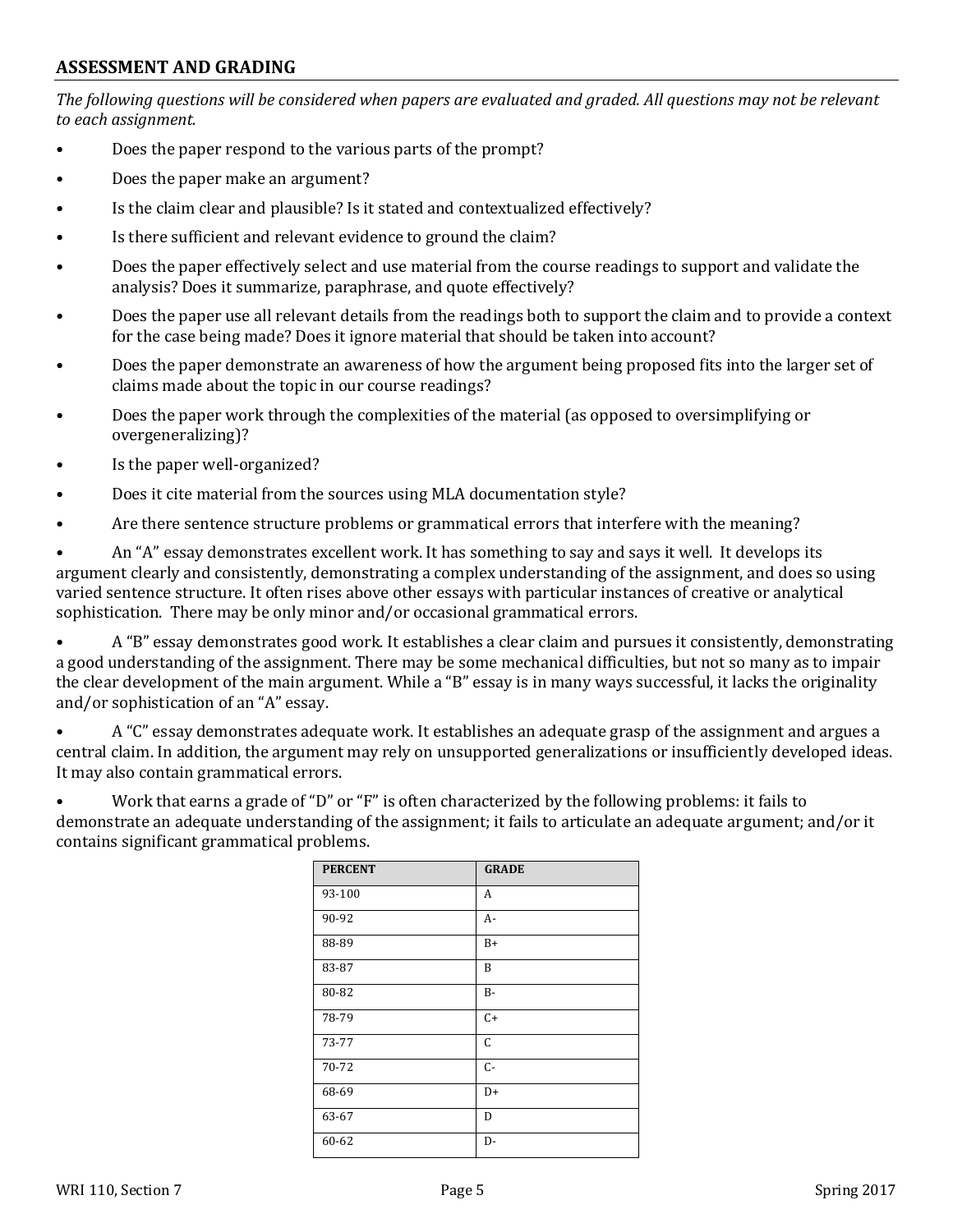### **Course Grade Components**

• Attendance, preparedness, and helpful class participation—**30 points**

• Draft writing and workshop participation (bringing a complete, typed draft and critiquing others' drafts)— **60 points total** (12 points each)

• Canvas entries—You will write Canvas responses as indicated on the syllabus. Your responses should be 250 to 300 words each. **Seven entries**, 7 points per entry, 300 words per entry—**49 points total**—Canvas entries are due by 10:00pm on the night before the Canvas assignment is listed.

- Quizzes, short in-class writings, and homework other than Canvas entries—**65 points**
- Essay 1—**75 points**
- Essays 2—**100 points**
- Essay 3—**150 points**
- Essay 4—Research paper prospectus—**50 points**
- Essay 5 (Longer Researched Argument Essay)—**300 points**
- Oral Presentation of Essay 5—**21 points**
- Final exam—**100 points**
- **1000 points possible**

#### **ESSAY ASSIGNMENTS**

Essay #1—750 words—Write a rhetorical analysis of an assigned argument essay, following the guidelines on pp. 41-48 in *Inquiry*.

Essay #2—1000 words—Analyzing arguments in advertisements—Prepare a compilation of visual advertisements on a particular theme and write an essay analyzing the results.

Essay #3—1300 words—Reporting on current issues—Research and report upon a topic related to higher education or another current issue, connected to one of the essays in *From Inquiry to Academic Writing*, that affects you as a University student.

Essay #4—600 words—Proposal plus annotated bibliography for the researched argument essay.

Essay #5—3500-5000 words—Researched argument essay—Write a well-researched but original essay, using your own argument (thesis) about one topic connected to one of the essays in *From Inquiry to Academic Writing.*

**Paper Format: Papers must be written in MLA Style. Papers must be stapled, typed and double-spaced. Submit assignments in black ink on 8.5"x11" white paper. Use Times New Roman 12-point font and 1" margins. Do not include title pages. Include page headers. Use the** *St. Martin's Handbook***, 8th edition, MLA website or a current MLA style guide for style, grammar, format and citation questions. Keep an electronic backup of everything you submit to a professor.**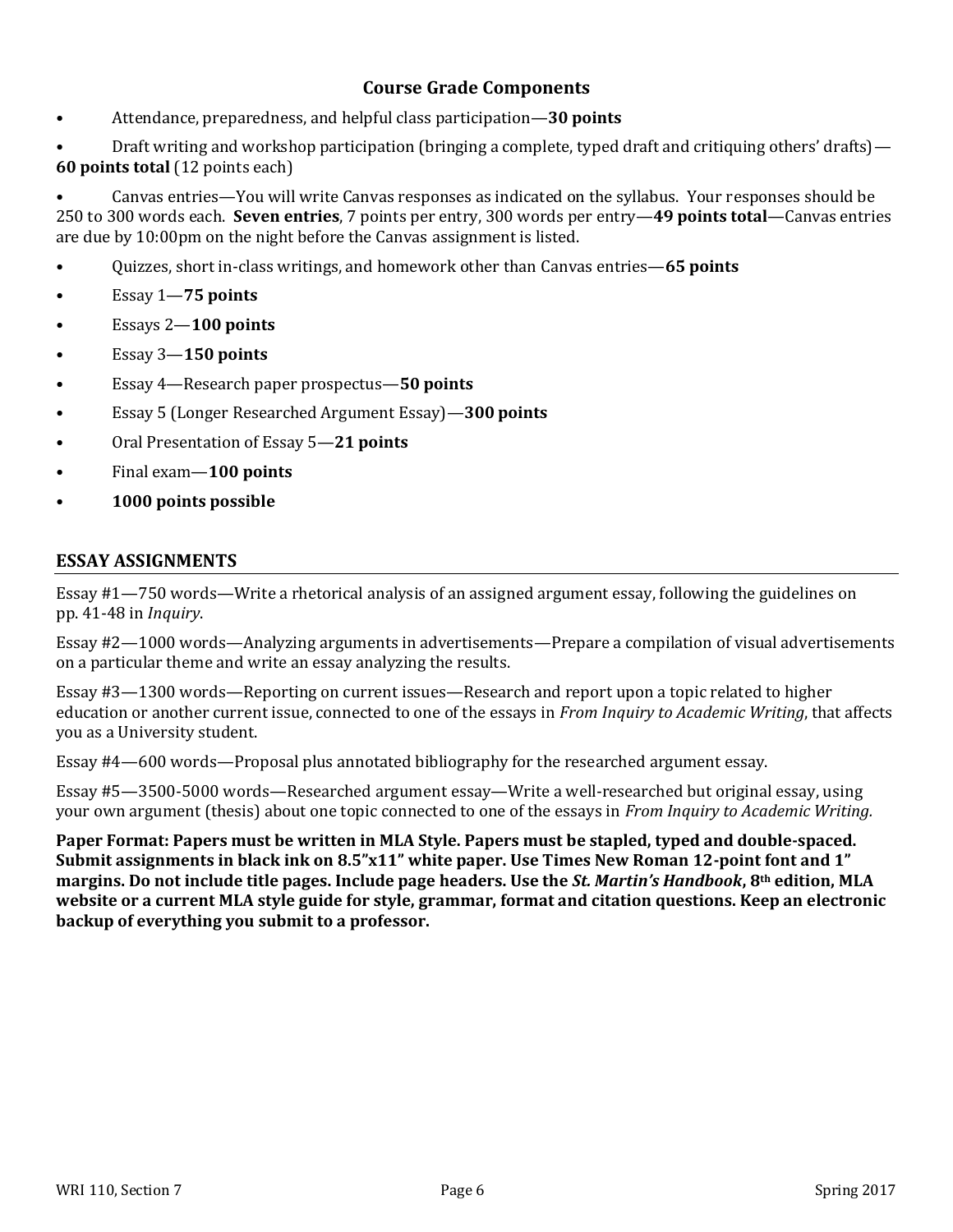| <b>DATE</b> | <b>IN CLASS COVERAGE</b>                                                                   | <b>WORK DUE</b>                                                                                                                                                                                            |
|-------------|--------------------------------------------------------------------------------------------|------------------------------------------------------------------------------------------------------------------------------------------------------------------------------------------------------------|
| 1/10        | Course Introduction-Your introductions                                                     | WRI110 Questionnaire-In-Class                                                                                                                                                                              |
| 1/11        | WRI110 Diagnostic Essay-Mandatory                                                          | In-Class Essay                                                                                                                                                                                             |
| 1/13        | Read Inquiry, Chapter One, pp. 1-28                                                        | Canvas #1-Write 300 words on this<br>topic: How does an academic essay differ<br>from oral debate?                                                                                                         |
| 1/16        | Martin Luther King, Jr. Day-No Classes                                                     |                                                                                                                                                                                                            |
| 1/18        | Read Inquiry, "Writing a Summary" pp. 156-163                                              | Turn in your 300 word typed summary<br>of Sherry Turkle's essay on pp. 49-52,<br>following the instructions of pp. 156-<br>163.                                                                            |
| 1/20        | Read Inquiry, Chapter Two, pp. 29-54<br>Work on rhetorical analysis of assigned essay      | Turn in your typed answers to the four<br>questions on the bottom of p. 38, in<br>regard to Turkle's essay.                                                                                                |
| 1/23        | Read Inquiry, Chapter Ten, pp. 286-312                                                     | Canvas #2-What has your experience<br>been with peer review writing groups,<br>both positive and negative? What would<br>you hope participation in these groups<br>will do for your writing? (Be specific) |
| 1/25        | Writing Workshop #1-Peer Groups                                                            | Bring in a typed copy of your Essay #1                                                                                                                                                                     |
| 1/27        | Read <i>Inquiry</i> , Chapter Three, pp. 55-79                                             | Turn in your typed answers to "A<br>Practical Sequence: Analyzing an<br>Argument" on p. 71, in regard to the<br>essay on pp. 68-71.                                                                        |
| 1/30        | Read Inquiry, Chapter Four, pp. 80-105                                                     | FINAL VERSION OF ESSAY #1 DUE                                                                                                                                                                              |
| 2/1         | Inquiry, Chapter Four, continued                                                           | Canvas #3-Choose your own topic, then<br>write five sentences regarding the topic,<br>based on pp. 96-97                                                                                                   |
| 2/3         | Read Inquiry, Chapter Five, pp. 106-128                                                    | Turn in your typed answers to the<br>exercise-"A Practical Sequence" on pp.<br>111-112                                                                                                                     |
| 2/6         | Read Inquiry, Chapter Eight, pp. 211-256                                                   | Bring in an advertisement from a<br>magazine (not from our book) and<br>analyze it (type your answers according<br>to their "Steps to Visual Analysis" on<br>pp. 252-253).                                 |
| 2/8         | Read Inquiry, Essays-Jean Kilbourne, pp. 489-512<br>and Elline Lipkin, pp. 595-605         | Canvas #4-Write one reflective<br>paragraph on each of the two essays.                                                                                                                                     |
| 2/10        | Read Inquiry, Chapter Nine, pp. 257-285                                                    | Bring in an Introduction and Outline of<br>your essay #2                                                                                                                                                   |
| 2/13        | In-Class Draft Workshop, Essay #2                                                          | Bring in a typed copy of essay #2                                                                                                                                                                          |
| 2/15        | Cleaning up grammar-Handbook, pp. 1-11                                                     | Quiz in class on Top 20 Errors                                                                                                                                                                             |
| 2/17        | Read <i>Inquiry</i> , Chapter Six, pp. 129-150                                             | Bring in a typed list of five possible<br>topics for your essay #3                                                                                                                                         |
| 2/20        | Read Inquiry, Chapter Seven, pp. 151-210<br>Ryan Library Instruction                       | Essay #2 DUE                                                                                                                                                                                               |
| 2/22        | Read Inquiry, Chapter Eleven, pp. 313-341<br>Ryan Library Instruction                      | Turn in a typed paragraph defining<br>plagiarism in your own words, based<br>upon information in the chapter.                                                                                              |
| 2/24        | Working with sources/drafting your essay, Handbook pp. 212-260<br>Ryan Library Instruction | Bring in a detailed outline of your essay<br>#3                                                                                                                                                            |
| 2/27        | In-Class Peer-Review Workshop Essay #3                                                     | Bring in a typed copy of essay #3                                                                                                                                                                          |

# **COURSE SCHEDULE AND ASSIGNMENTS—Complete all readings prior to class on the day listed**